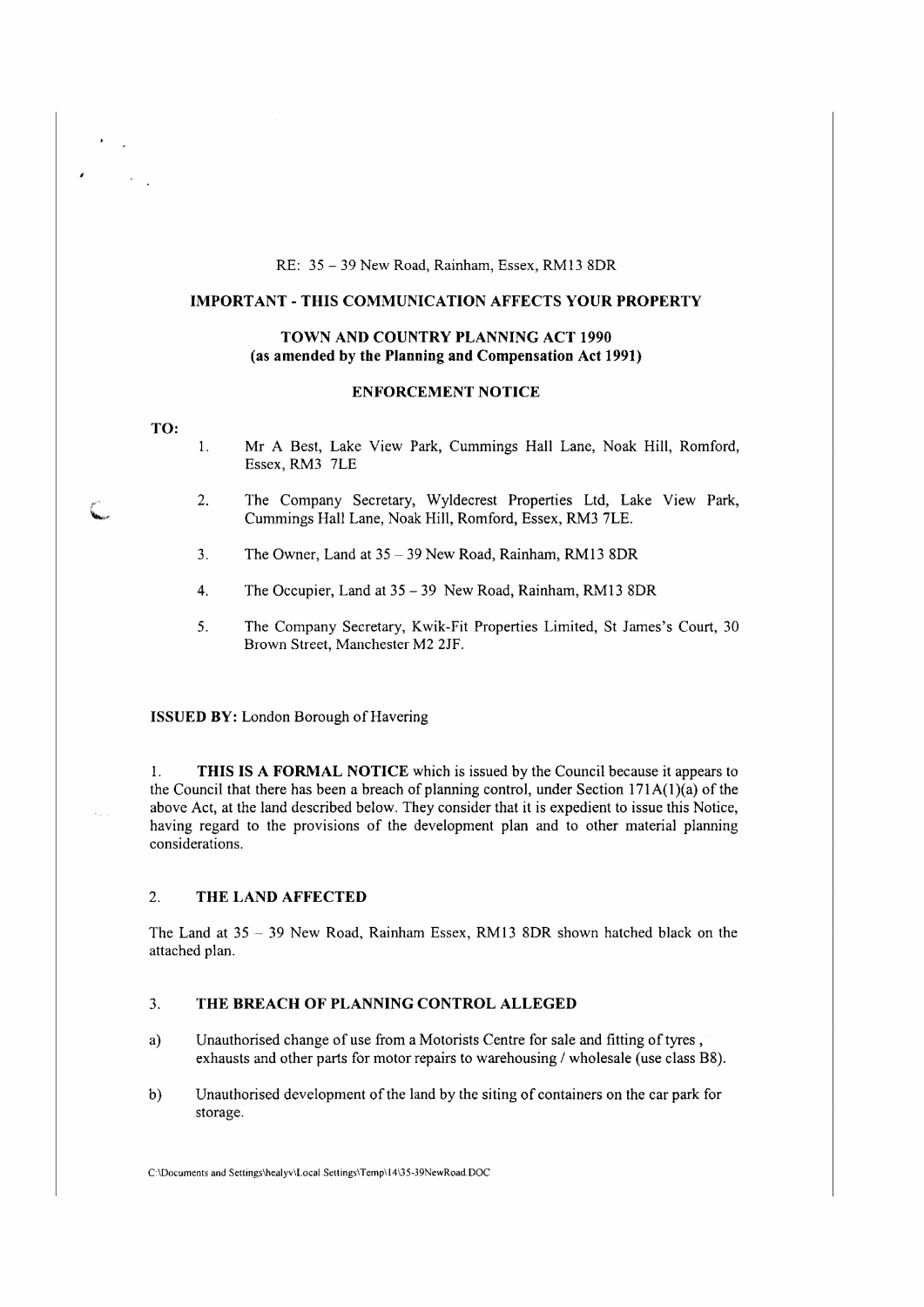# 4. **REASONS FOR ISSUING THIS NOTICE**

Formal consideration has been given by the Council as to the suitability of warehousing use class B8 activities at this site, plus the storage of containers. Such uses of the site have been judged to be unacceptable as they adversely affect visual amenity, the amenity of nearby residents and character of this part of the New Road Employment Area.

The developments are contrary to policies, ENVl, EMP7, TRN2 and TNR18 of Havering Unitary Development Plan and Supplementary Planning Guidance in respect of the New Road Employment Area.

# 5. **WHAT YOU ARE REQUIRED TO DO**

(i) Cease the use of the Land for warehousing/wholesale sales, use class B8.

Time for compliance: 3 months from the effective date of this notice.

(ii) Remove from the Land all containers, materials and equipment associated with the operation of the unauthorised use and development, including all rubbish and rubble associated with the unauthorised use.

Time for compliance: 3 months from the effective date of this notice.

# 6. **WHEN THIS NOTICE TAKES EFFECT**

This Notice takes effect on 7<sup>th</sup> July 2006, unless an appeal is made against it beforehand

Dated:  $5<sup>th</sup>$  June 2006

Signed: *value 2000*  $\sqrt{\mu}$  / [/ ]  $\frac{1}{2}$  end j

Authorised Officer

on behalf of London Borough of Havering Town Hall Main Road Romford RM1 3BD

C \Documents and Setlings\healyv\Local Settings\Temp\l4135-39NewRoad.DOC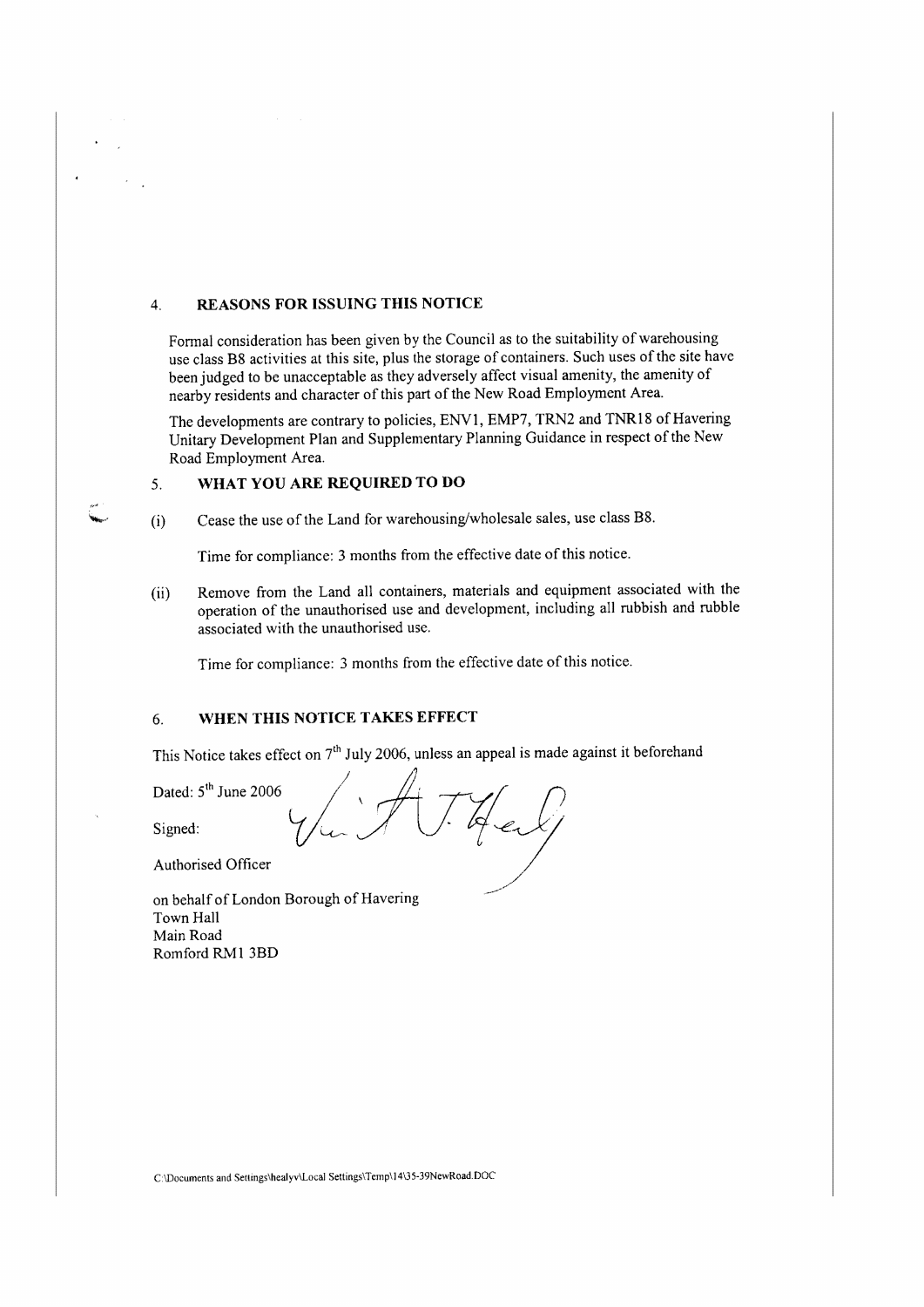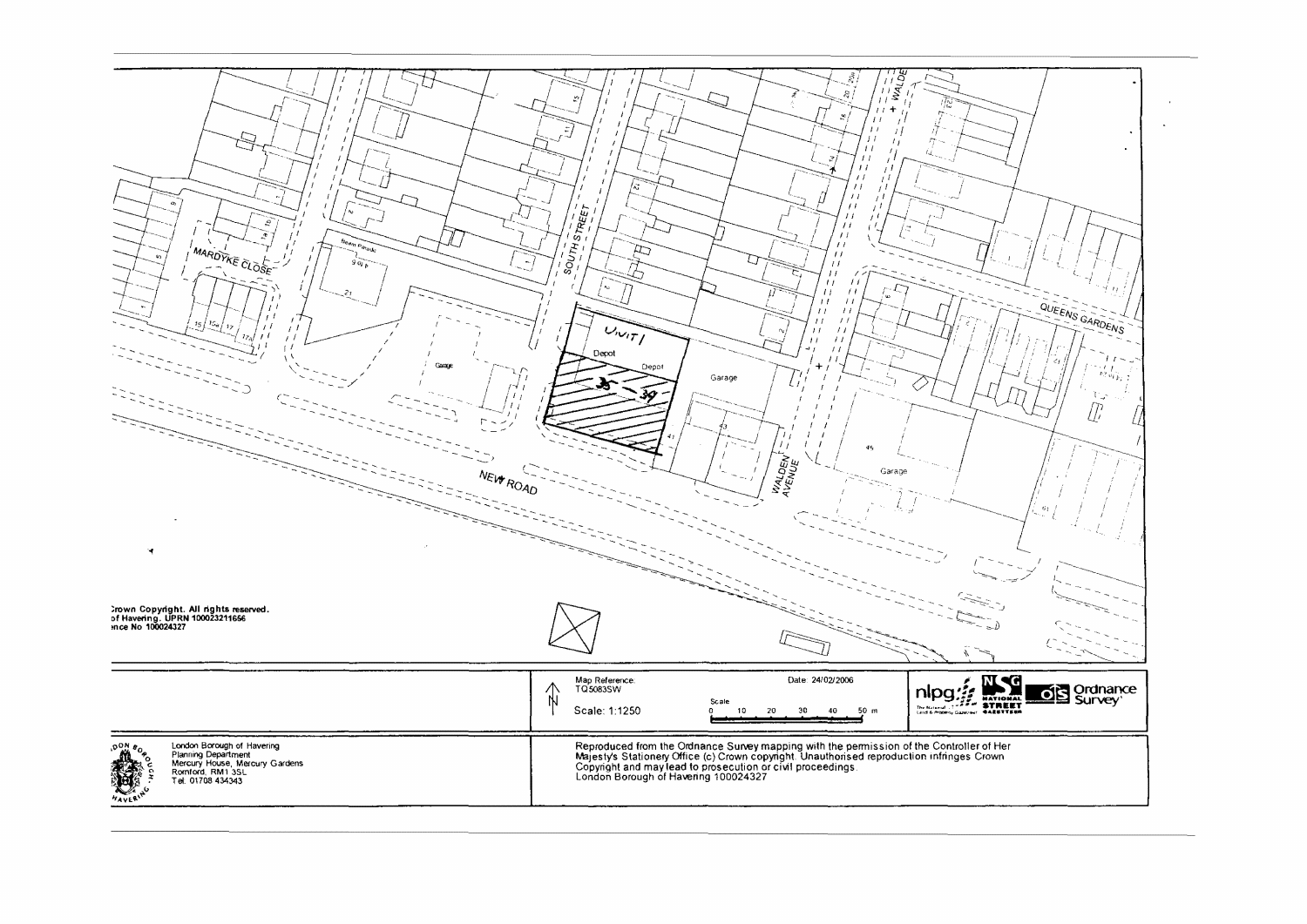## **YOUR RIGHT OF APPEAL**

You can appeal against this Enforcement Notice to the Secretary of State by the 7<sup>th</sup> July 2006. Further details are given in the attached explanatory note.

# **WHAT HAPPENS IF YOU DO NOT APPEAL**

If you do not appeal against this Enforcement Notice, it will take effect on *th* July 2006 and you must then ensure that the required steps for complying with it, for which you may be held responsible, are taken within the period specified in the Notice.

# **FAILURE TO COMPLY WITH AN ENFORCEMENT NOTICE WHICH HAS TAKEN EFFECT CAN RESULT JN PROSECUTION AND/OR REMEDIAL ACTION BY THE COUNCIL.**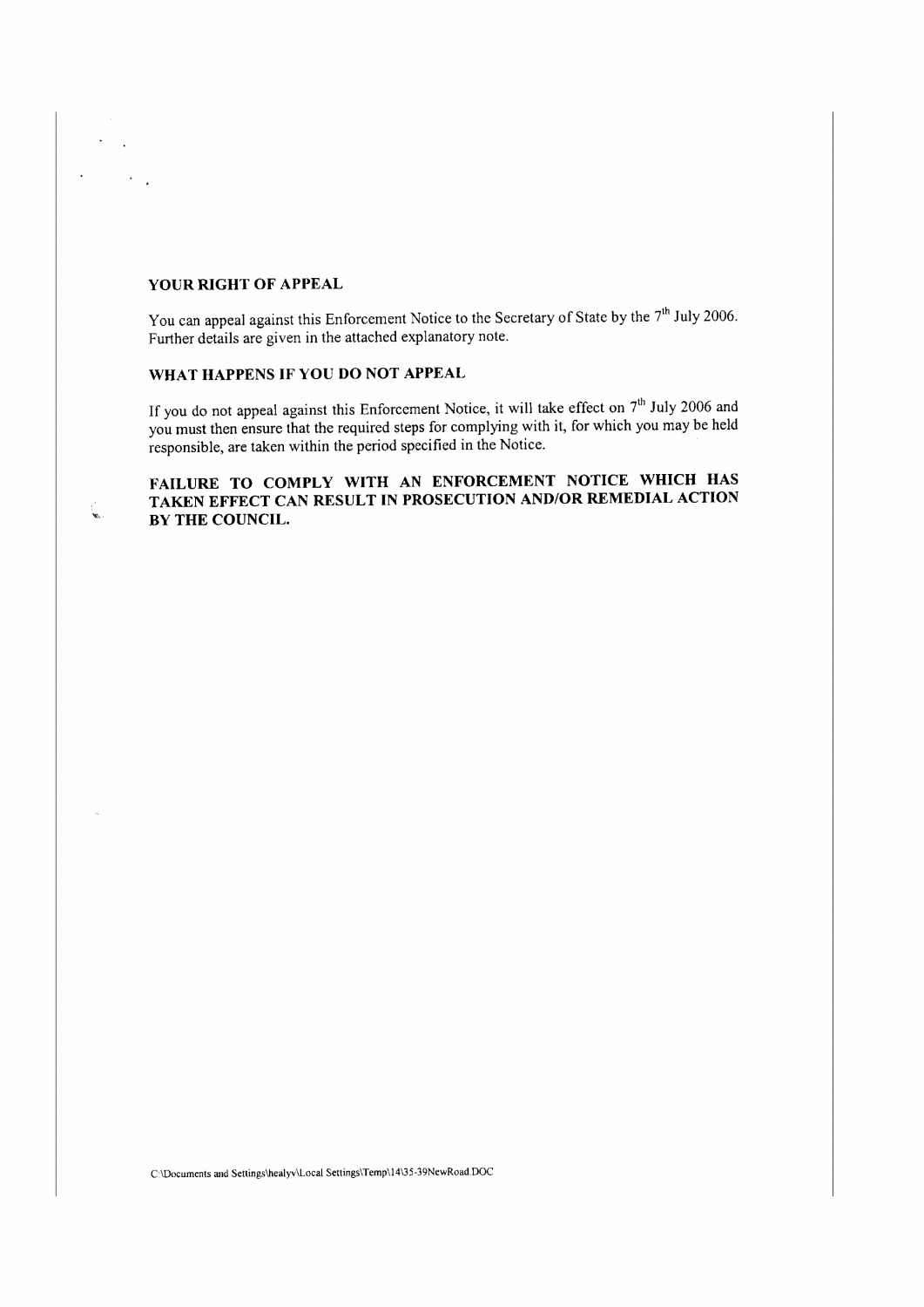## **EXPLANATORY NOTES**

### **STATUTORY PROVISIONS**

A summary of Sections 171A, 171B and 172 to 177 of the Town and Country Planning Act 1990 ( **as** amended) is enclosed with this Notice.

## **YOUR RIGHT OF APPEAL**

You can appeal against this Notice, but any appeal must be in writing and received, or posted (with the postage paid and properly addressed) in time to be received in the ordinary course of the post, by the Secretary of State before  $7<sup>th</sup>$  July 2006. The enclosed booklet "Enforcement Appeals - A guide to Procedure" sets out your rights. Read it carefully. If you appeal you should use the enclosed appeal forms. Two copies are for you to send to the Secretary of State if you decide to appeal. The other is for you to keep as a duplicate for your own records. You should also send the Secretary of State a copy of the Enforcement Notice.

## **GROUNDS OF APPEAL**

The grounds of appeal are set out in Section 174 of the Town and Country Planning Act 1991 and are also set out on pages 2 - 5 the enclosed appeal forms.

## **PLANNING APPLICATION FEE**

Should you wish to appeal on ground (a) - that planning permission should be granted for the unauthorised development - then a fee of £265 is payable both to the Secretary of State and to the Council. If the fees are not paid then that ground of appeal will not be valid.

## **STATEMENT ON GROUNDS OF APPEAL**

You must submit to the Secretary of State, either when giving notice of appeal or within 14 days from the date on which the Secretary of State sends him a notice so requiring him, a statement in writing specifying the grounds on which you are appealing against the enforcement notice and stating briefly the facts on which you propose to rely in support of each of those grounds.

C:\Documents and Settings\healyv\Local SettingslTemp\14IJ5-39NewRoad.DOC